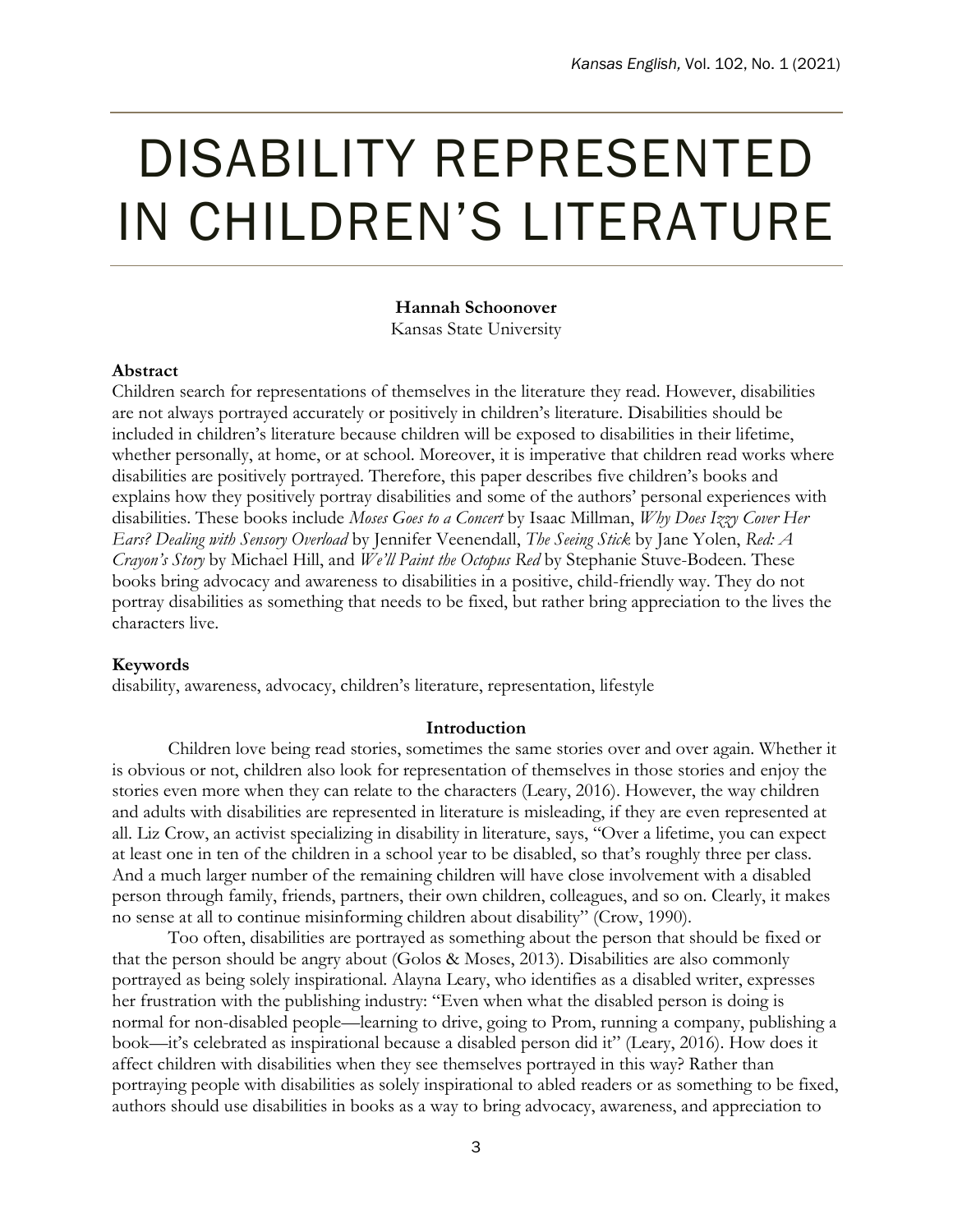the disability being portrayed (Crow, 1990). The following children's books do just that in fun, exciting, and colorful ways.

#### **Moses Goes to a Concert – Isaac Millman**

Moses and his classmates are excited to go on a field trip to a concert in town. Moses' teacher Mr. Samuels has two big surprises waiting for them when they reach the concert. First, he brings balloons for all his students so they can enjoy the concert! Because Moses, his classmates, and Mr. Samuels are deaf, the balloons help them to feel the music through vibrations. When the concert begins, the students notice two things about the percussionist. Her instruments are in front of the orchestra not behind as a percussionist normally would be. Plus, she is not wearing shoes! The reason is she is also deaf and feels the music through the vibrations in the floor, helping her to know when to play her instruments. The students' second surprise is getting to play all the percussionist's instruments after the concert. She tells them that they can become anything they want to be when they grow up! Moses realizes he can become a doctor, an actor, a lawyer, or a teacher. Moses decides he wants to become a percussionist.

*Moses Goes to a Concert* accurately portrays Moses, his classmates, and his teacher as members of the d/Deaf community. A hearing person may think it would be pointless for a deaf person to attend a concert, but *Moses Goes to a Concert* details how a deaf person can enjoy a concert. *Moses Goes to a Concert* gives specific examples of the tools Moses and his classmates use to enjoy music, such as using balloons to feel the vibrations of the orchestra and Moses going barefoot at home to feel his drum. These tools are used by real life members of the d/Deaf community and would be relatable to deaf children reading *Moses Goes to a Concert*. This book encourages the use of sign language throughout and includes accurate, colorful illustrations of how to sign the text. The book also exemplifies more subtle attributes of  $d/Deaf$  culture, such as the students waving to show their applause. The most admirable trait of *Moses Goes to a Concert* is the depiction of Moses and his friends as happy children who have typical lifestyles. The book does not focus on their disability as a problem to be fixed, as Mr. Samuels teaches them ways to thrive and enjoy activities in unique ways.

#### **Why Does Izzy Cover Her Ears? Dealing with Sensory Overload – Jennifer Veenendall**

First grade has proven to be much different for Izzy than her kindergarten teacher said it would be. It is too loud, too bright, and too colorful. When her friend talks too loudly, it hurts her ears and sometimes she cries. When a friend brushes up against her, it pops her "space bubble" and she accidentally physically lashes out. The lights are too bright and hurt her eyes, and her teacher's colorful decorations make it too hard to focus on her schoolwork. She does not know what to do, but luckily her occupational therapist and her parents know exactly what to do. Now, Izzy has her own ear plugs to help when sounds get too loud. Her teacher takes down the colorful, distracting decorations, and puts away the unorganized school supplies into storage bins. Turning off the bright fluorescent lights and using the daylight instead helps all of Izzy's classmates focus better, too. Sometimes, if none of those interventions work, she gets to go into the sensory room where she can make herself into an "Izzy taco," play steamroller with her occupational therapist, or use other coping mechanisms to help herself calm down. With these helpful interventions, Izzy decides that first grade is not so bad after all.

*Why Does Izzy Cover Her Ears?* details how confusing school can feel for a child who has a sensory processing disorder. First, it focuses on the obstacles Izzy faces that other children do not face, such as sensory overload from bright lights and loud noises. The book describes the ways these obstacles affect Izzy, and how she reacts to them. It also explains the situation from Izzy's point of view, not her teacher's or a friend's. Additionally, *Why Does Izzy Cover Her Ears?* focuses on the interventions she is able to use and the coping skills she learns to help herself when she feels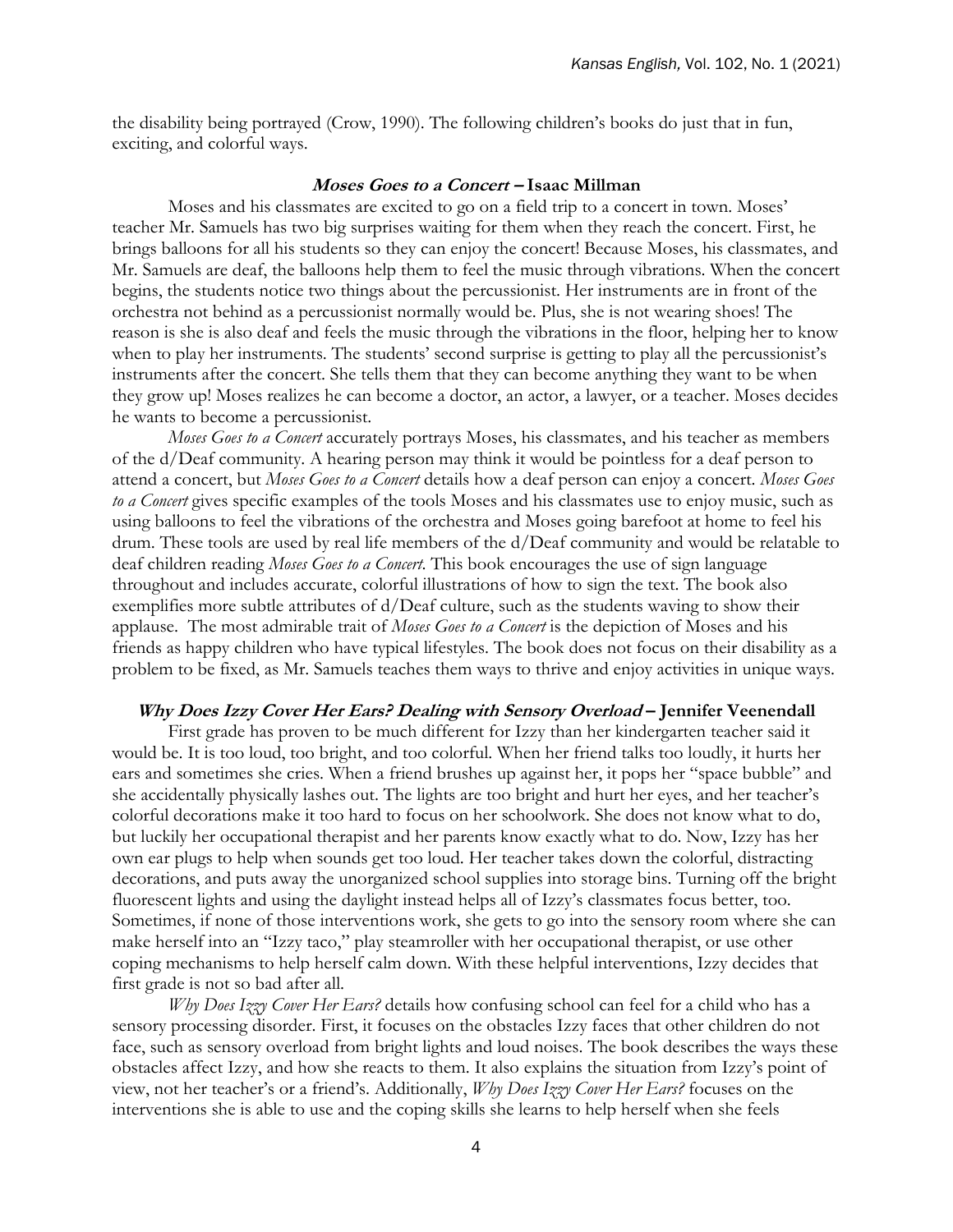overwhelmed. It expresses the relief Izzy feels when she learns she is not a "mean kid," but that her body reacts to things in different ways than other children. This book could be a helpful tool for teachers, parents, and other students to understand a sensory processing disorder, helping the adults working with children like Izzy recognize a sensory processing disorder and take steps to support those children. This book could also help a teacher or parents realize that frequent misbehaviors often have an underlying cause. Classmates of a child like Izzy could better understand his or her reactions and the appropriate interventions after reading this book. A child with a sensory processing disorder may find the book helpful with explaining how or what he or she is feeling in certain situations along with providing a character with whom he or she can relate. Through the work, children also see that it is okay to work with a therapist and use coping mechanisms to help them succeed in school. Most important, through a girl main character, the work brings attention to sensory processing disorders and autism that are often overlooked or dismissed as emotions or hormones in young girls (Ratto et al., 2018).

Jennifer Veenendall is an occupational therapist with a master's degree in human development who works with students like Izzy. She works with students of all learning abilities but has a specific passion for students with sensory processing disorders. *Why Does Izzy Cover Her Ears? Dealing with Sensory Overload* won the Foreword Book of the Year award in 2009 and was an International Book Award finalist in 2010 (AAPC Publishing, 2020).

#### **The Seeing Stick – Jane Yolen**

Long ago in Peking, China, lived an emperor with only one daughter, Hwei Min. Hwei Min has everything she could wish for, but she is sad. Hwei Min cannot see, for she was born blind. Her father decides that he will do anything he can to help Hwei Min see. He offers a hefty reward to anyone who can complete this task. Many physicians and magicians try to help Hwei Min, but none of them succeed. Hwei Min starts to lose hope when an old man comes to the palace. He wants to show Hwei Min his "seeing stick," in which he has carved many beautiful pictures. As the old man describes the stick to Hwei Min, she becomes excited and exclaims she wished to see the beautiful carvings on the stick. The old man explains that she can see using the stick, but her father dismisses the old man with uncertainty. However, the old man takes Hwei Min's hand and shows her how to trace the carvings with her fingers. She becomes excited, and starts tracing the guards' faces, the old man's face, and her father's face. She realizes she can imagine the carvings as she traces them with her fingers. She does not need her eyes to see, but her fingers and her imagination. She teaches other blind children that it is possible to "see" without truly seeing. She is forever grateful to the blind, old man who helped her see.

*The Seeing Stick* begins with Hwei Min feeling sad that she cannot see and shows her father trying to help fix her disability. However, as the book progresses it describes Hwei Min's emotional transformation as she becomes comfortable "seeing" with her fingertips. *The Seeing Stick* sends the message that Hwei Min did not need to be "fixed." However, she just needed the correct help and tools to allow her to embrace her disability. She even helps other blind children learn to use their fingers to see with the information the old, blind man shared with her. The beautiful illustrations begin in black, white, and grey until the appearance of the unnamed old man and his seeing stick. As the old man tells stories and Hwei Min learns to see with her fingertips, the illustrations gradually gain color. Jane Yolen's *The Seeing Stick* was ardently accepted by the literary community. It won the Christopher Medal, was on the New York Public Library's list of 100 Best Books of the Year in 1977, and was the International Reading Association's Classroom Choice Book in 1978. It was first published in 1977 but was re-released in 2009 (Yolen, 2019).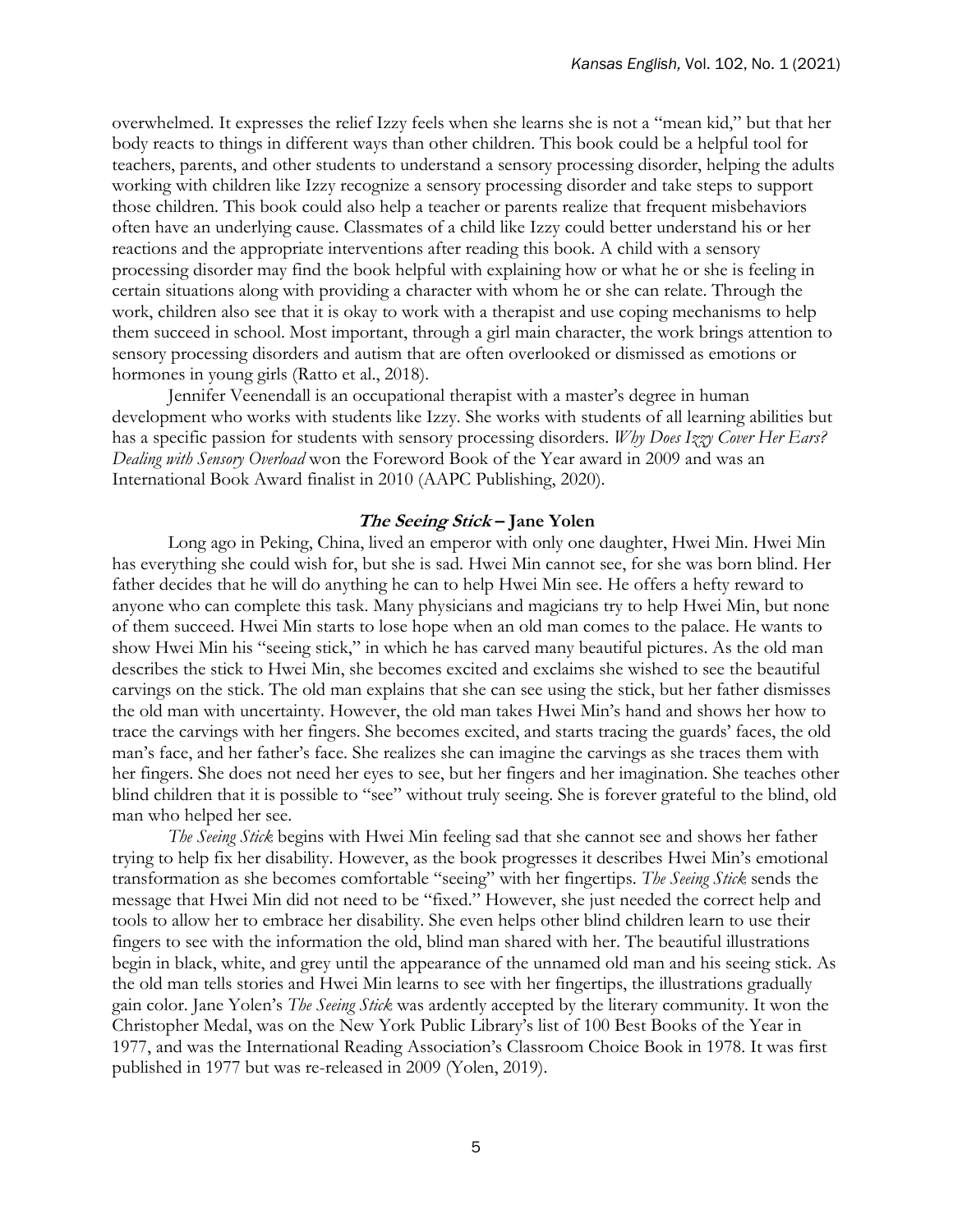#### **Red: A Crayon's Story – Michael Hall**

Red tries very hard to fulfill the title on his label which is, well, red. His teachers ask him to draw a strawberry or join a group to draw a stoplight. They pair him with yellow to draw an orange. But no matter how hard Red tries, he always draws blue fruit and a blue light, and joins yellow to make a green orange. No matter how hard Red tries, he only colors blue. His teachers try to help him by sharpening him, loosening his label, and making him practice more. His family is disappointed that he cannot color red, but they try not to show it. Some teachers decide Red is just lazy, think he is not very bright, or say he will catch on eventually. One day, Berry approaches Red and asks if he will make a big, blue ocean for her boat. He realizes how easy it was, and he starts drawing all things blue! His teachers and his family realize he is great at drawing blue, and Red excels in school from then on.

*Red: A Crayon's Story* may seem like an odd choice for a book about a disability, as this book identifies the general concept of self-acceptance and does not seem to focus on a specific disability. However, while observing in a first-grade classroom, a fellow educator had a specific experience with *Red* being used to help the classmates of a child with a disability understand why that child might act or do things differently than they do. The teacher in this classroom read the book to the students while the student was in his SPED classes. She used the story of Red to explain to her young students that everyone has their strengths and talents despite the labels that may have been placed on them. The students took turns naming the strengths of their classmate, and my fellow educator describes this experience as "one of the most formative experiences to date I have had while in a classroom." This book is especially important for teachers, as it details the impact that a teacher's words can have on a student. Red just wanted to color red so he could make his teachers and family happy but became more discouraged by the labels his teachers and family placed on him like lazy, not bright, and broken. This book reminds us that affirmations should outweigh criticisms in the classroom, and that criticisms should be constructive.

Michael Hall began writing *Red: A Crayon's Story* by thinking of what puns could be related to a crayon whose label differed from his true color. The puns he came up with sounded familiar: "He's not sharp enough; He's not bright enough; He needs to press harder." Hall realized he had heard many of these things about himself when he was a child. Michael Hall is dyslexic, and he wrote *Red: A Crayon's Story* as a reflection of his own story. Adults who meant well often made things worse for Hall out of their determination to help him excel in school in the wrong ways. Hall says, "I believe that most of the damage we do to each other is the result of ignorance rather than cruelty." He also hopes "readers of all ages enjoy the antics of Red's well-meaning friends and family, who simply cannot see beyond his official label. I hope the book will provoke classroom discussions about issues like judging people based on outside appearances….and I hope Red will inspire reflection about the subtle ways children become mislabeled, judging children based on their successes rather than their failures, and the unmitigated joy of finding one's place in the world" (2015).

## **We'll Paint the Octopus Red – Stephanie Stuve-Bodeen**

Emma's parents have exciting news. She is going to be a big sister! Emma is not sure what to think about the idea, but she and her father start brainstorming about all the fun things she can do with the baby once it is born. With her new sibling, Emma wants to feed her grandpa's cows, paint an octopus, fly on a plane to see Aunt Wendy, and go on an African safari! Once they are done brainstorming, she is overjoyed to have a baby brother or sister. One morning, her father wakes her up to tell her the news! She has a new baby brother. However, her brother, Isaac, is born with Down syndrome. Emma is worried that Isaac would not be able to do all the fun things she had been dreaming about. As she talks with her parents, Emma realizes that Isaac will be able to do anything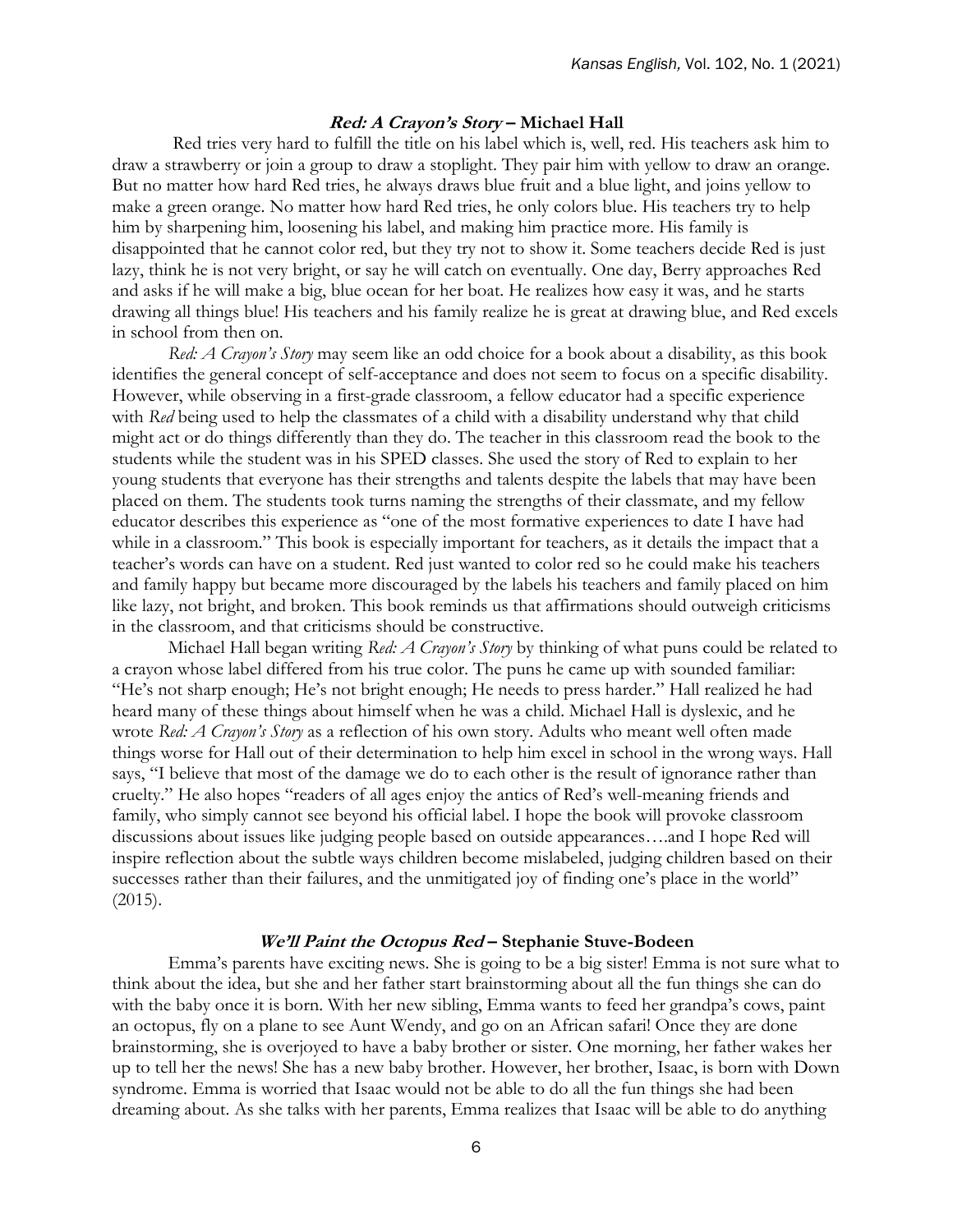Emma has dreamed about, just with some extra help and a lot of love. When she finally meets Isaac, she tells him about all the things she plans to do with him. She tells him that she will patiently help him learn to paint the octopus, and they will paint the octopus red.

*We'll Paint the Octopus Red* addresses several different emotions children can feel when they find out they are going to be a big brother or sister. First, *We'll Paint the Octopus Red* focuses on the mix of emotions Emma feels when she finds out she is going to have a baby sibling. She feels jealous at first because she does not want to share her parents with the new baby. Then she feels excited because of all the fun things she will get to do as the baby gets older! Next, the book focuses on the uncertainty Emma feels when her father tells her the baby has Down syndrome. She is worried that Isaac will be unable to do all the things she planned for them to do. Next, she feels relief when she finds out Isaac will be able to do all those things, but he might need some extra time or help. Finally, Emma feels love for her little brother when she finally gets to meet him. The message of this book is important, as it displays children with Down syndrome the same as other children. Through the book we understand that they might need extra help, but they are able to live life to the fullest, just as children without Down syndrome can.

#### **Conclusion**

These books describe accurately portrayed, specific disabilities while showing them from different perspectives. Most importantly, *Moses Goes to a Concert* and *Why Does Izzy Cover Her Ears?* are both told from the perspective of the children with the disabilities. *Red, The Seeing Stick*, and *We'll Paint the Octopus Red* are told from an outsider's perspective, but the perspective is not one of pity but of newfound understanding. These books describe the children with disabilities as real-life children who lead normal lifestyles and feel a variety of emotions about their situations, both of which can be relatable to the children reading these books. Children with disabilities must also see themselves represented in the books they read, just as it is important for children without disabilities to be exposed to those books and gain empathy and understanding (Leary, 2016). As these books illustrate, disabilities literature should inspire advocacy, awareness, and appreciation for the rich lifestyles the disabled characters live.

#### **References**

- Crow, L. (1990). *Disability in children's literature*. [http://www.roaring-girl.com/work/disability-in](http://www.roaring-girl.com/work/disability-in-childrens-literature)[childrens-literature](http://www.roaring-girl.com/work/disability-in-childrens-literature) .
- Golos, D. B., & Moses, A. M. (2013, November 27). *Rethinking the portrayal of deaf characters in children's picture books*. Frontiers in psychology. [http://www.ncbi.nlm.nih.gov/pmc/articles/PMC3841716/.](http://www.ncbi.nlm.nih.gov/pmc/articles/PMC3841716/)
- Hall, M. (2015). *Red: A crayon's story*. Greenwillow Books. [http://www.michaelhallstudio.com/books/bk\\_red.html.](http://www.michaelhallstudio.com/books/bk_red.html)
- Leary, A. (2018, February 20). *Why The Publishing Industry Can't Get Disability Right*. Medium. [https://medium.com/the-establishment/why-the-publishing-industry-cant-get-disability](https://medium.com/the-establishment/why-the-publishing-industry-cant-get-disability-right-938de48adac3)[right-938de48adac3](https://medium.com/the-establishment/why-the-publishing-industry-cant-get-disability-right-938de48adac3) .
- Ratto, A. B., Kenworthy, L., Yerys, B. E., Bascom, J., Wieckowski, A. T., White, S. W, Wallace, G. L., Pugliese, C., Schultz, R. T., Ollendick, T. H., Scarpa, A., Seese, S., Register-Brown, K., Martin, A., & Anthony, L. G. (2018). What about the girls? Sex-based differences in autistic traits and adaptive skills. *Journal of Autism & Developmental Disorders*, 48(5), 1698-1711.
- Veenendall, J. (2020). *Why does Izzy cover her ears?* AAPC Publishing. [http://www.aapcautismbooks.com/products/why-does-izzy-cover-her](http://www.aapcautismbooks.com/products/why-does-izzy-cover-her-ears?variant=23029056143408)[ears?variant=23029056143408.](http://www.aapcautismbooks.com/products/why-does-izzy-cover-her-ears?variant=23029056143408)
- Yolen, J. (2019, July 10). *The seeing stick*. Jane Yolen. [http://www.janeyolen.com/the-seeing-stick/.](http://www.janeyolen.com/the-seeing-stick/)